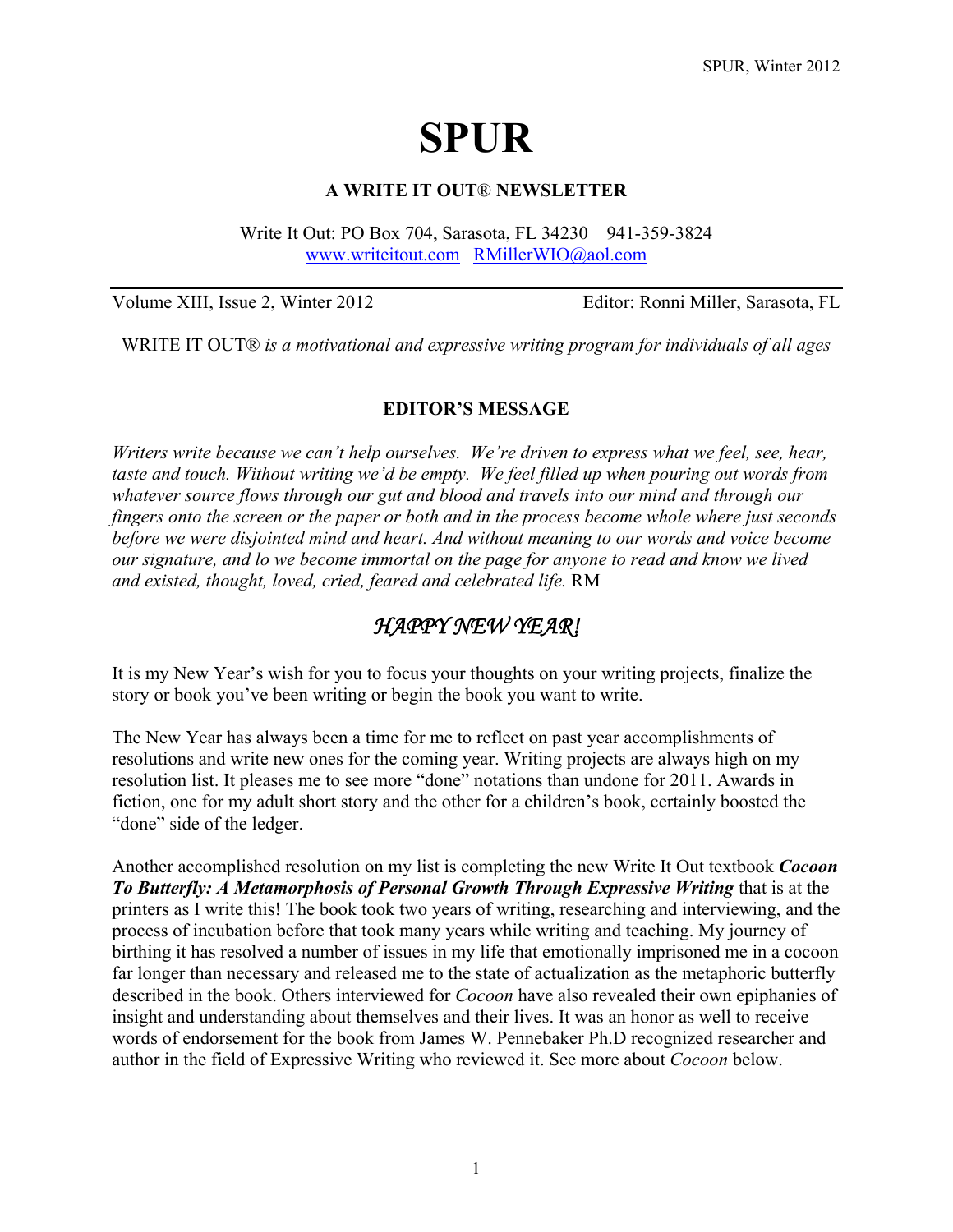I'm looking forward to 2012 when we can work together to express your feelings, memories and experiences through writing as Book Midwife Consultant and as facilitator of workshops to birth your material from conception to delivery. Thank you for giving me the opportunity to work with you over the last two decades and be an active part of your writing accomplishments and personal growth.

All of our Write It Out workshops are unique and provide incubation space and nurturing to develop your voice in words to express feelings, memories and experiences through writing in any genre. Creative warm-up activities stimulate memories through the use of theater and art exercises. Spontaneous writing exercises motivate creativity. There are a number of choices of workshops and locations from intimate at-home to education classroom settings of morning, afternoon and evening classes.

The **"at home" Creative Writing workshop** around the dining room table includes consideration of literary form for those interested in publishing short stories, personal essays and articles. **The next "at-home" Creative Writing workshop for the new term begins on**  Thursday, January 12<sup>th</sup> from 1:30-3:30 PM for six sessions until Feb. 23<sup>rd</sup>.

**The "at home" Expressive Writing workshop** is an opportunity to write poetry, fiction, nonfiction and journal material focused on expressing personal life-altering experiences. **The new term begins Saturday, January 14 from 10:30AM-12:30 PM for six sessions until**  February 25<sup>th</sup>.

See the **Schedule of Classes** below and on the [www.writeitout.com](http://www.writeitout.com/) website for all other listings.

Leave room in your Resolution List to indulge yourself this summer and join me at a **Write It Out Writing Retreat** in Tuscany or Cape Cod. These are the same locations that have spawned a number of my short stories, theater pieces and a novel. Immerse yourself in a four star villa built in the Renaissance or an historic New England inn. Restore. Relax. Create. Enjoy the adventure of writing. See details that follow and pictures and details on [www.writeitout.com](http://www.writeitout.com/) website.

# *Make 2012 YOUR year of accomplishments! - Ronni*

# **PRIVATE SESSIONS**

Private sessions afford you the opportunity to reduce anxiety and imbedded anger through guided creative and expressive writing exercises from the Write It Out program. Unburdening issues results in insight, self-esteem and self-actualization. The American Medical Association supports expressive writing as a means to reduce the effects of chronic and life threatening illnesses by releasing traumatic life issues through writing.

Private sessions also provide professional editorial consultation for manuscripts of any length or genre. If you pay for four sessions you are entitled to a fifth session free. Call 941-359-3824 or email [RMillerWIO@aol.com](mailto:RMillerWIO@aol.com) for an appointment.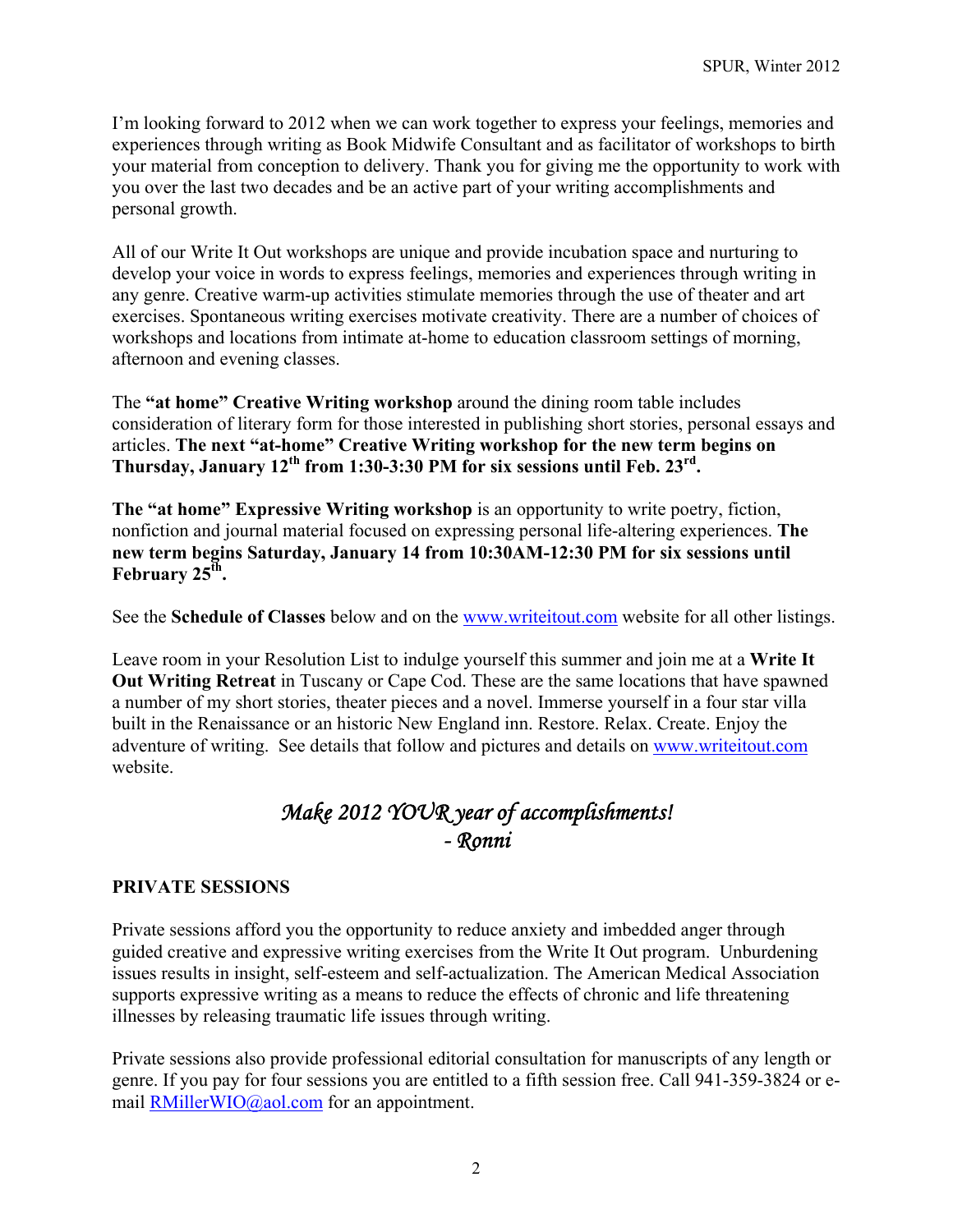# *COCOON TO BUTTERFLY* **HAS ARRIVED!**

Robi Jode Press is proud to announce its newest book and textbook for the Write It Out program, entitled *Cocoon To Butterfly: A Metamorphosis of Personal Growth Through Expressive Writing*!!



The new book has been endorsed by the leading authority on expressive writing in the psychology research community:

"There is now compelling evidence that writing about thoughts and feelings on important events can have beneficial effects for your physical and mental health. In Ronni Miller's new book *Cocoon To Butterfly* she demonstrates its power. In addition to telling her own story, Ronni offers several exercises that can be helpful for everyone. Particularly compelling are a series of stories from people who have benefited from her method. This is the kind of book that can provide personal insight to the value of writing."

 - James W. Pennebaker, Ph.D., author of many books including *Opening Up* and *The Secret Life Of Pronouns: What Our Words Say About Us.* 

*Cocoon To Butterfly* is available for \$18.95. Add \$3.50 for shipping costs. Please send checks payable to "Write It Out" to: Write It Out, P.O. Box 704 Sarasota, FL 34230. See the Write It Out [website](http://www.writeitout.com/WIO_Books.html) for further details.

# **HONORS FOR** *THE BREAD THIEF*

My children's book *The Bread Thief* won a first place award in October, 2011 from the National League of American Pen Women. The book was originally written for my grandson Eric, who was born in Italy and grew up there until the age of six when he and his parents moved to the U.S. Italy is embedded in his genes as is the love of bread. One day when I was visiting I heard him dub himself the bread thief. So, of course I had to write the book and sent it to him as a gift. "You're right," he said "that's me! You have to let other people read it too." And so I have.



This special soft cover edition of the award winning book with hand painted artwork is for sale at \$12 a copy plus \$2.00 for postage. Make checks payable to Write It Out and mail to Write It Out P.O. Box 704, Sarasota, FL 34230.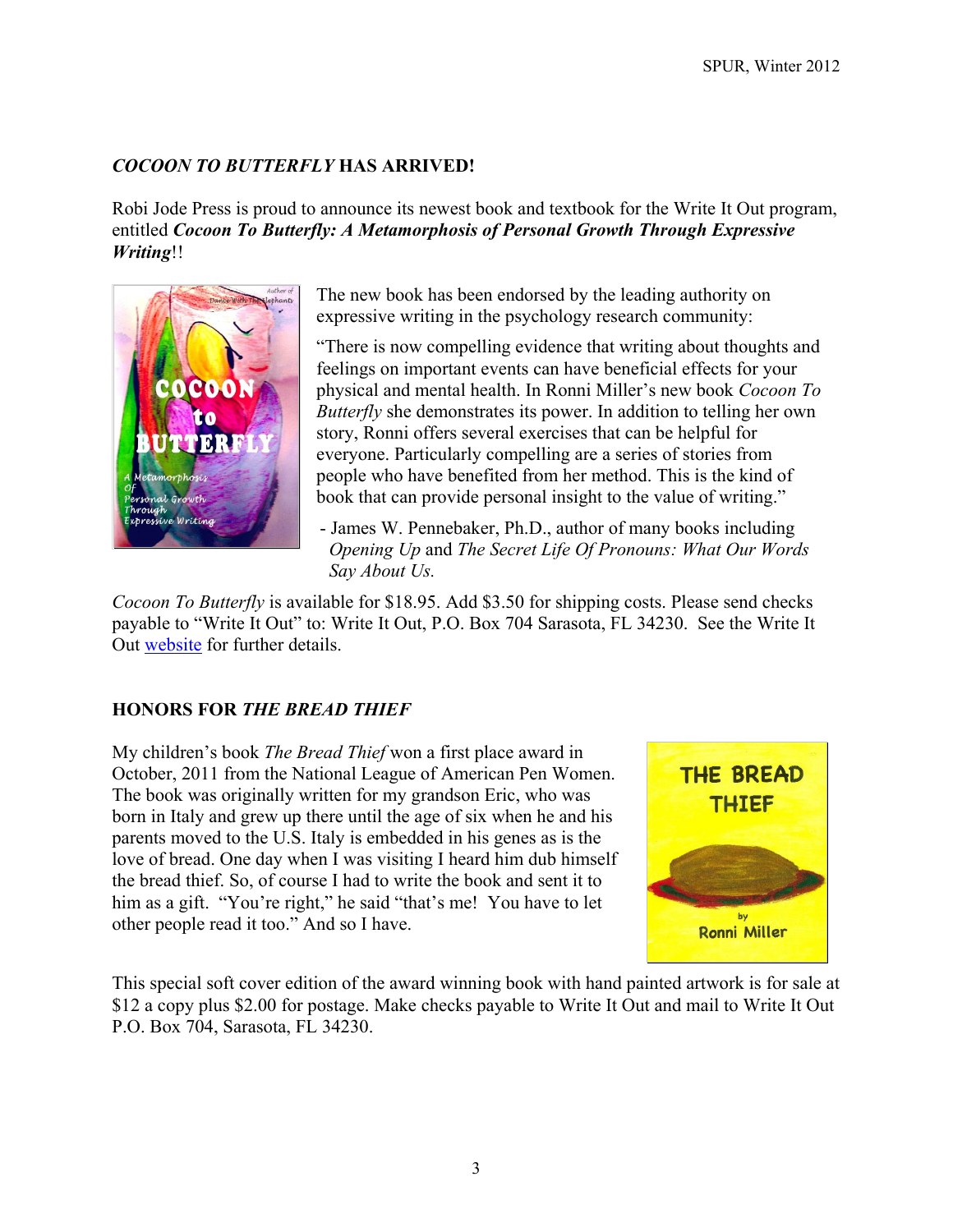# *DOMESTIC SHORTS – A Collection Of Short Stories*

Eighteen of my most popular stories performed at Readings are now bound together in an 81/2 x11 collection with cover illustration of one of my paintings. The stories speak of connections with lovers and places. Female characters struggle with loss, and longing and the ironies of life. Pathos, humor and romance swirl through the stories that provide a window of insight into the human experience. Some of the stories have been published in literary journals and newspapers.

*"She had returned, or was it run off to Italy, the place of her first love, at least with a country that had remained available to her, and provided her with dreams and material to write."* -- From "Memoir Of A Displaced Person" in *Domestic Shorts*



*Domestic Shorts,* Robi Jode Press (2011) is available for \$18.00. Add \$3.50 postage. Please send checks payable to "Write It Out" toWrite It Out, P.O. Box 704 Sarasota, FL 34230.

# **WRITING RETREATS: TUSCANY, ITALY & WELLFLEET, (CAPE COD) MASSACHUSETTS**

This year our Tuscany writing retreat is Saturday, June 30-Saturday July, 7, 2012 at Villa Le Barone, four star hotel in the Chianti classico hills of Italy. Senses are stimulated for writing by immersion into the region close to Florence and Siena while being graciously pampered by gourmet dining and old-world service. Imagine yourself in this villa that dates back to the Renaissance and you are there. This is an experience of a lifetime. \$1450. See details on [www.writeitout.com](http://www.writeitout.com/) for more information, pictures and perks.

Our Cape Cod writing retreat will be held Tuesday, August 28 – Friday, August 31, 2012 at the Historic Holden Inn in Wellfleet, MA a fishing village on Cape Cod. It's nestled between the Atlantic Ocean and Cape Cod Bay within walking distance to the village of art galleries, boutiques and restaurants. Relax and renew in crisp, salty air and taste succulent oysters farmed in the Bay. Your senses are heightened, and imagination is stimulated for your pen to flow free to document feelings, thoughts and experiences. Cost \$675. See details on [www.writeitout.com](http://www.writeitout.com/) for more information, pictures and perks.

# **A SPECIAL PERK TO CELEBRATE TWENTY YEARS**

To celebrate WIO's 20<sup>th</sup> birthday, take a \$20.00 discount off the registration fee for *one* Creative Writing or Expressive Writing Workshop at home in Pinehurst Village, Sarasota in 2012. Tuition for either six-week Pinehurst Village workshop is \$270. Registration and payment must be received before the class or session begins. Make-up classes are available in the alternative workshop. See the 2012 Workshop Schedule.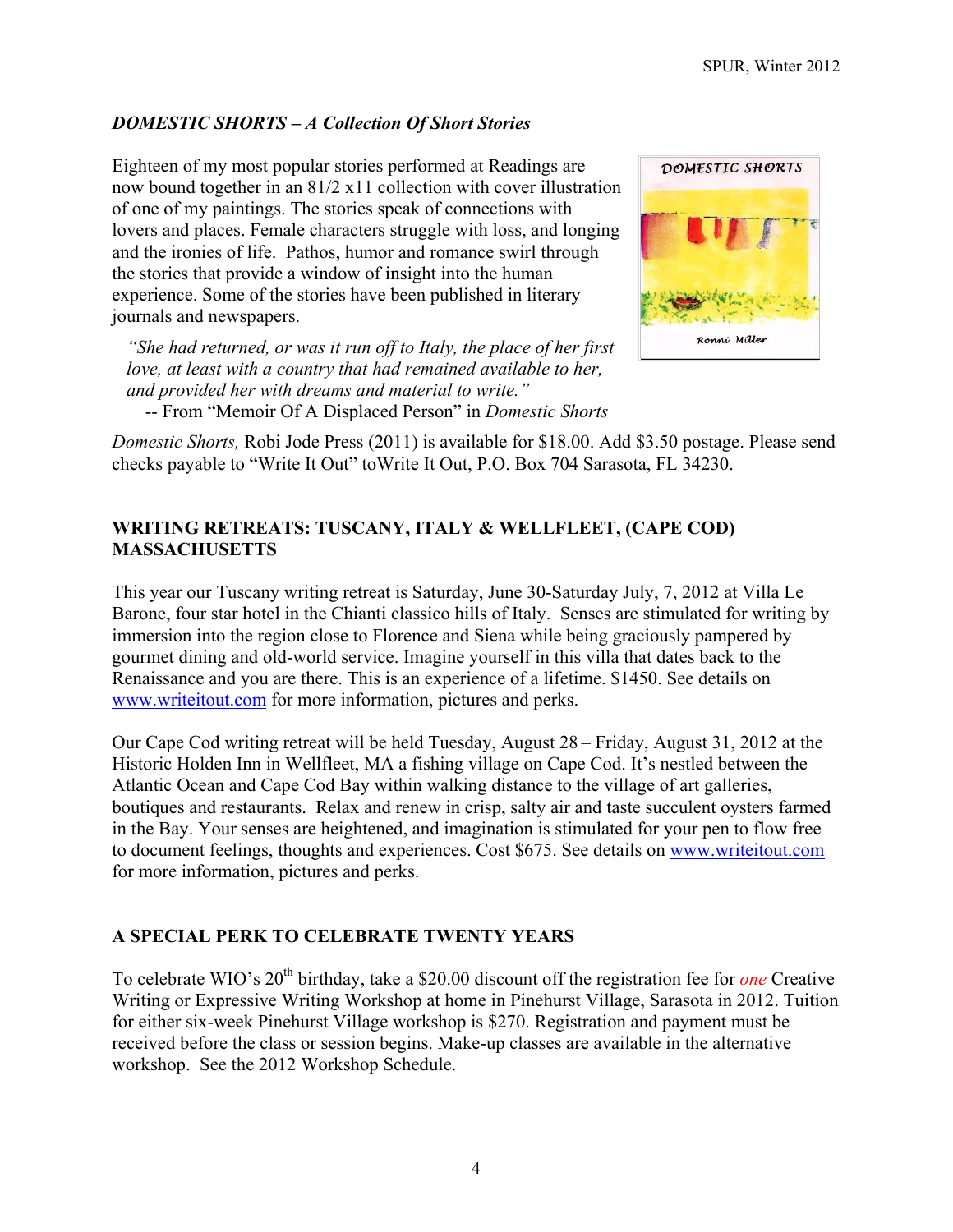# **WORKSHOP SCHEDULE FOR 2012**

(\* ongoing workshops through June of 2012)

[www.writeitout.com](http://www.writeitout.com/) 

*Join The Fun! Share Your Stories! Develop Insight and Understanding Through Writing* 

#### **CREATIVE WRITING \*:**

A workshop to write fiction, creative non-fiction, poetry and theater pieces. Pinehurst Village, Sarasota, FL 2nd term: Thurs. Jan. 12, 19, 26, Feb. 8, 16, 23, 2012- 1:30-3:30 PM 3rd term: Thurs. March 8, 15, 22, 29, April 5, 12, 2012- 1:30-3:30 PM 4th term: Thurs. April 26, May 3, 10, 17, 24, 31, 2012- 1:30-3:30 PM Tuition: \$270.00 or individual classes @\$45.00. (Save \$5.00 by registering in advance of the first session. Also see information in the newsletter about Write It Out's  $20<sup>th</sup>$  Anniversary perk for the at-home workshops.) Facilitator: Ronni Miller Registration: RMillerWIO@aol.com or 941-359-3824.

### **EXPRESSIVE WRITING\*:**

*A workshop to write journals, poetry, & prose for the purposes of personal growth and wellness.*  Pinehurst Village, Sarasota, FL 2nd term: Sat. Jan. 14, 21, 28, Feb. 11, 18, 25, 2012-10:30AM-12:30 PM 3rd term Sat. March 10, 17, 24, 31, April 7, 14, 2012- 10:30 AM-12:30 PM 4th term Sat. April 28, May 5, 12, 19, 26, June 2, 2012- 10:30 AM-12:30 PM Tuition: \$270.00 or individual classes @ \$45.00. (Save \$5.00 by registering in advance of the first session. Also see information in the newsletter about Write It Out's  $20<sup>th</sup>$  Anniversary perk for the at-home workshops.) Facilitator: Ronni Miller Registration: [RMillerWIO@aol.com](mailto:RMillerWIO@aol.com) or 941-359-3824.

#### **WRITE YOUR STORY**

*A workshop to write your life story.*  State College of Florida, Lakewood Ranch Campus Wed. Jan. 11, 18, 25, Feb. 1, 8, 15, 2012 6:00-8:00 PM Tuition: \$65 Facilitator: Ronni Miller Registration: 941-752-5203

#### **EXPRESS YOURSELF THROUGH WRITING**

*A workshop to express your story through journal writing, memoir, fiction or poetry.*  The Longboat Key Education Center, Longboat Key FL Tues. Jan. 10, 17, 24, 31, Feb. 7, 14, 21, 28, 2012 1:00-3:00 PM Tuition: \$140 Facilitator: Ronni Miller Registration: 941-383-8811